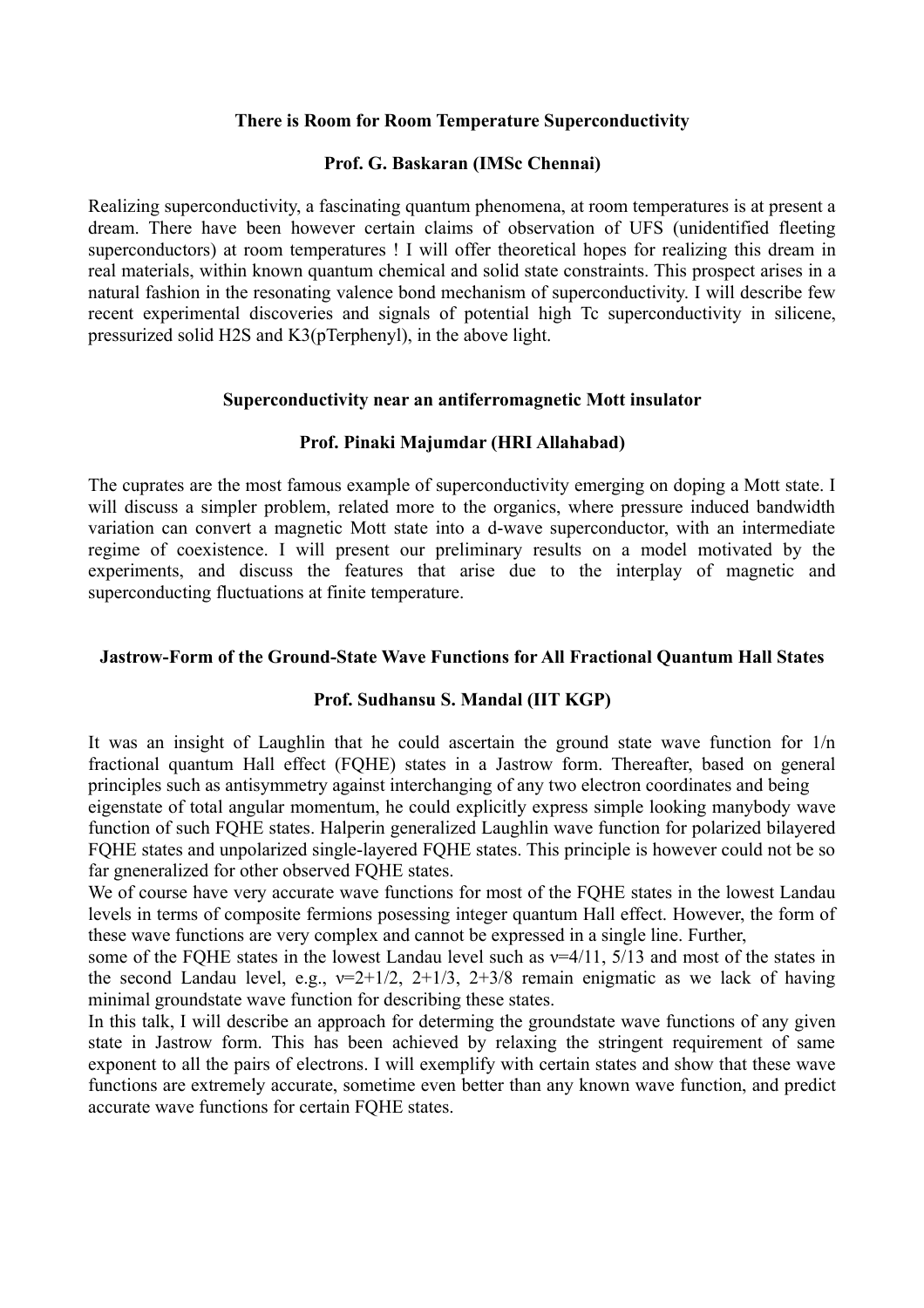### **Atomic clusters as functional materials: Density functional theoretic study**

# **Prof. Sourav Pal (IISER Kolkata)**

# **Statistical Mechanics and Fully Developed Turbulence**

# **Prof. J. K. Bhattacharjee (IACS Kolkata)**

# **Assembling colloidal crystals using laser templates**

# **Prof. Surajit Sengupta (TIFR Hyderabad)**

Colloids are nano to micrometer sized particles suspended within a liquid and stabilised against precipitation by electrostatic, magnetic or steric interactions. These system, which show many different crystalline, glassy, liquid, and liquid crystalline phases, have many industrial uses. They also form convenient model systems to study properties of condensed matter at easily accessible length and time scales. Being dielectrics, colloidal particles may also be conveniently manipulated using light. In this talk, I shall first review work done in our group over many decades on the problem of assembling these colloidal particles into periodic crystals using static optical patterns. I will then show that dynamic, feed-back controlled optical traps, whose positions depend on the instantaneous local configuration of particles in a pre-determined way, can stabilise colloidal particles in finite lattices of any given symmetry. Unlike in a static template, the crystal so formed is invariant under uniform translations and retains all possible zero energy modes.

# **Revisiting metamagnetism in correlated electrons**

# **Prof. Arghya Taraphder (IIT KGP)**

Metamagnetism, in a correlated electronic system is revisited with new insights. Inspired by an earlier experiment [1] on liquid He3 and an analysis by Vollhardt, the feasibility of metamagnetism and critical response in a correlated metal are addressed using a model Hamiltonian approach. Although there are several reports of metamagnetism in real systems, the underlying cause is shrouded in competing effects, viz. structural, spin exchange and Coulomb correlation. To focus on correlation-driven metamagnetism, we work on correlated models like Hubbard (\$t-U\$), \$t-U-J\$ and \$t-t^{'}-U-J\$ model in the presence of external Zeeman field, using dynamical mean-field theory [3] and slave-rotor and its cluster incarnations [4]. We show that the proximity to a Mott transition allows realization of metamegntism in a range of parameters and a magnetic field well within the experimental limits. It is also shown that the problem of exciton formation in a typical repulsive model is formally analogous to metamagnetism [5].

[1] S. Weigers, P. E. Wolf, and L. Puech, Phys. Rev. Lett. **66**, 2895 (1991)

- [2] D. Vollhardt, Rev. Mod. Phys. **56**, 99 (1984)
- [3] D. Parihari, N. S. Vidhyadhiraja and A. Taraphder, J. Phys. Condens. Matter **23**, 055602 (2011)

[4] Swagata Acharya, Amal Medhi, N S Vidhyadhiraja and A Taraphder, J. Phys. Condens. Matter **28**, 116001 (2016)

[5] Subhasree Pradhan and A. Taraphder, arxiv: 1707.04701